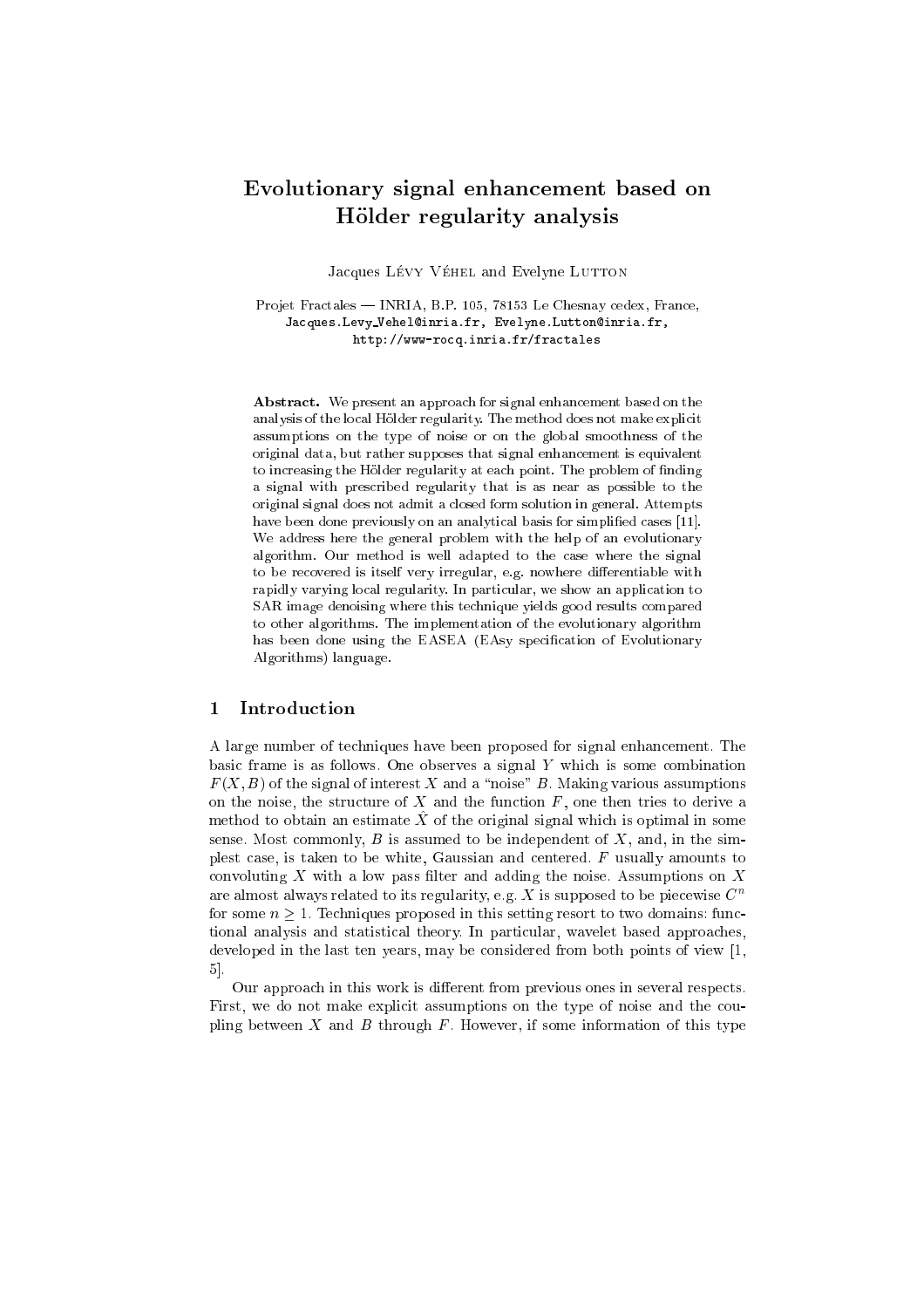is available, it can readily be used in our method. Second, we do not require that X belong to a given global smoothness class but rather concentrate on its local regularity. More precisely, we view enhancement as equivalent to increasing the Hölder function  $\alpha_Y$  (see next section for definitions) of the observations. Indeed, it is generally true that the local regularity of the noisy observations is smaller than the one of the original signal, so that in any case,  $\alpha_{\hat{X}}$  should be greater than  $\alpha_Y$ . We thus define our estimate  $\hat{X}$  to be the signal "closest" to the observations which has the desired Holder function. Note that since the Holder exponent is a local notion, this procedure is naturally adapted for signals which have sudden changes in regularity, like discontinuities. From a broader perspective, such a scheme is appropriate when one tries to recover signals which are highly irregular and for which it is important that the restauration procedure yields the right regularity structure (i.e. preserves the evolution of  $\alpha_X$  along the path). An example of this situation is when denoising is to be followed by image segmentation based on textural information: Suppose we wish to differentiate highly textured zones (appearing for instance in MR or radar imaging) in a noisy image. Applying an enhancement technique which assumes that the original signal is, say, piecewise  $C^2$ , will induce a loss of the information which is precisely the one needed for segmentation, since the denoised image will not contain much texture. The same difficulty occurs in other situations such as change detection from noisy sequences of aerial images or automatic monitoring of the evolution of lung diseases from scintigraphic images: in such cases, the criterion for a change is often based on a variation of the irregularity in certain regions, and one needs to preserve this information.

In addition to the examples given above, other situations where such conditions occur are turbulence data analysis and characterization of non-voiced parts of voice signals. Since the method is highly non linear and quite complex, an analytic solution is not possible. We thus resort to a stochastic optimisation method based on evolutionary altgorithms.

The remaining of this paper is organized as follows. Section 2 recalls some basic facts about Holder regularity analysis, which is the basis of our approach. The denoising method is explained in section 3. The evolutionary implementation based on EASEA is then detailed in section 4, finally numerical results on both 1D and 2D signals are displayed in section 5.

### 2 Hölder Regularity Analysis

A popular way to measure the local irregularity of signals is to consider Holder spaces. We will focus in this paper on the Holder characterizations of regularity. To simplify notations, we assume that our signals are nowhere differentiable. Generalisation to other signals simply requires to introduce polynomials in the definitions [7].

Let  $\alpha \in (0,1)$ ,  $\Omega \subset \mathbf{R}$ . One says that  $f \in C^{\alpha}(\Omega)$  if:

$$
\exists C: \forall x, y \in \Omega: \frac{|f(x) - f(y)|}{|x - y|^{\alpha}} \le C
$$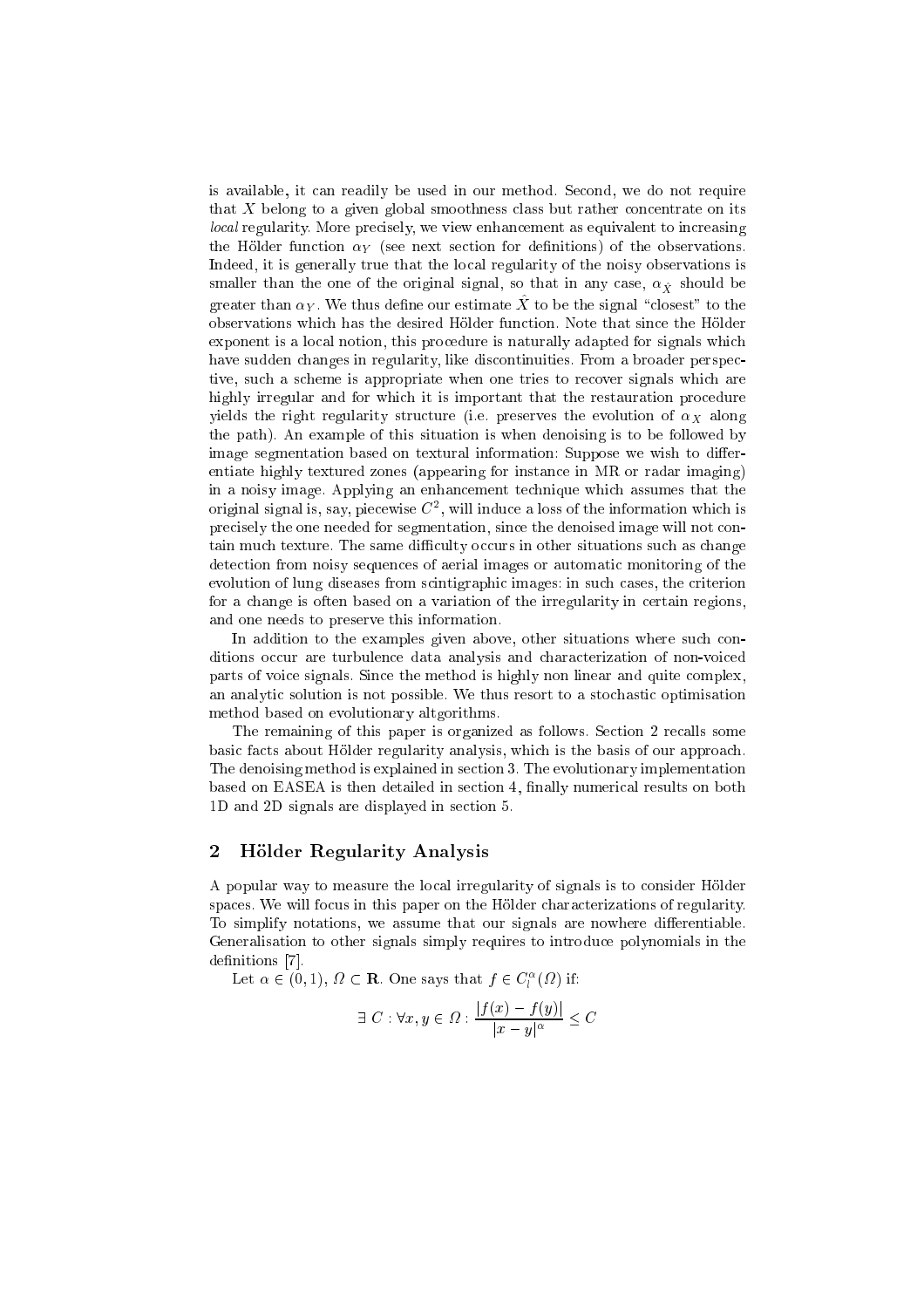Let:  $\alpha_l \left( f , x_0 , \rho \right) = \sup \left\{ \alpha : f \in C_l^{\alpha} \left( B \left( x_0 , \rho \right) \right) \right\} \, \alpha_l \left( f , x_0 , \rho \right)$  is non increasing as a function of  $\rho$ .

We are now in position to give the definition of the local Hölder exponent :

**Definition 1** Let  $f$  be a continuous function. The local Hölder exponent of  $f$ at  $x_0$  is the real number:  $\alpha_l (f, x_0) = \lim_{\rho \to 0} \alpha_l (f, x_0, \rho)$ 

Since  $\alpha_l$  is defined at each point, we may associate to f the function  $x \to \alpha_l(x)$ which measures the evolution of its regularity.

This regularity characterization is widely used in fractal analysis because it has direct interpretations both mathematically and in applications. It has been shown for instance that  $\alpha_l$  indeed corresponds to the auditive perception of smoothness for voice signals. Similarly, simply computing the Holder exponent at each point of an image already gives a good idea of its structure, as for instance its edges [10]. More generally, in many applications, it is desirable to model, synthesize or process signals which are highly irregular, and for which the relevant information lies in the singularities more than in the amplitude. In such cases, the study of the Holder functions is of obvious interest.

In [12], a theoretical approach for signal denoising based on the use of a Holder exponent and the associated multifractal spectrum was investigated. We develop here another enhancement technique that uses the information brought by the local Holder function, which is simple from an algorithmic point of view, and yields good results on several kind of data.

## 3 Signal Enhancement

We adopt in this paper a functional analysis point of view. This means that we do not make any assumption about the noise structure, nor the way it interacts with the data. Rather, we seek a regularized version of the observed data that fulfills some constraints. A statistical approach, classically based on risk minimization, will be presented elsewhere [11].

Let X denote the original signal and Y the degraded observations. We seek a regularized version  $\hat{X}$  of Y that meets the following constraints: a)  $\hat{X}$  is close to Y in the  $L^2$  sense, b) the (local) Hölder function of X is prescribed.

If  $\alpha_X$  is known, we choose  $\alpha_{\hat X} = \alpha_X.$  In some situations,  $\alpha_X$  is not known but can be estimated from Y. Otherwise, we just set  $\alpha_{\hat{X}} = \alpha_Y + \delta$ , where  $\delta$  is a userdefined positive function, so that the regularity of  $\hat{X}$  will be everywhere larger than the one of the observations. We must solve two problems in order to obtain  $\hat{X}$ . First, we need a procedure that estimates the local Hölder function of a signal from discrete observations. Second, we need to be able to manipulate the data so as to impose a specific regularity. A third difficulty arises from the following analysis: Assume the simplest case of an  $L^2$  signal corrupted by independent white Gaussian noise. It is easy to check that almost surely  $\alpha_Y = -\frac{1}{2}$  everywhere, because a)  $-\frac{1}{2}$  is the regularity of the noise, b)  $\alpha_X \geq 0$  since  $X \in L^2$ , c) the regularity of the sum of two signals which have everywhere dierent Holder exponents is the min of the two regularities. Thus  $\alpha_Y$  does not depend on X,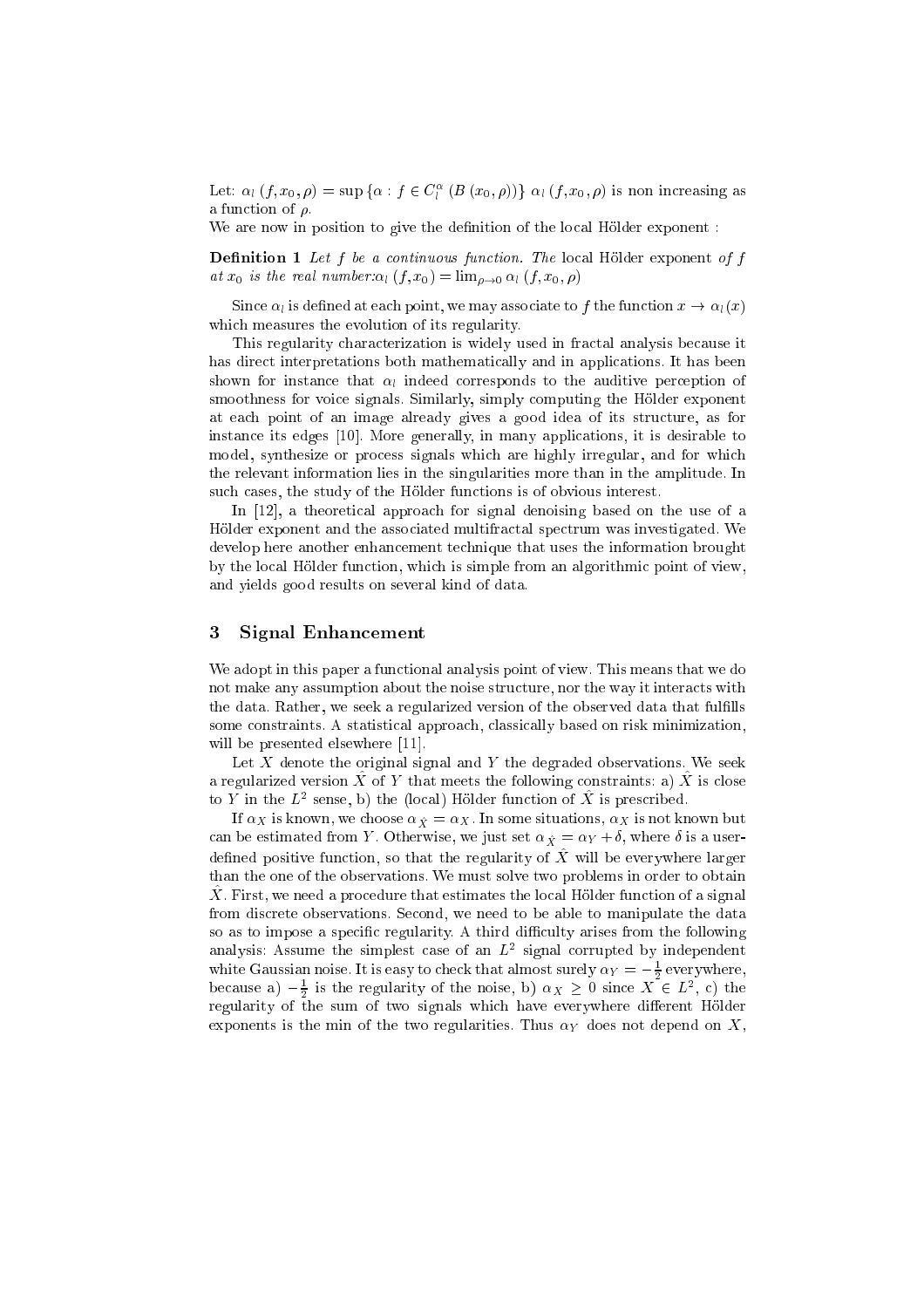and one cannot go back from  $\alpha_Y$  to  $\alpha_X$ . This fact casts doubts on the efficiency on the whole approach, since the information it is based on is degenerate in this case

All these problems are solved once one realizes that the mathematical notion of Holder regularity is an abstraction that makes sense only asymptotically. One needs to analyze carefully how it should be adapted to a finite setting, much in the same way as what is done for abstract white noise. In particular, we are interested in a perceptual notion of regularity: If two 2D functions  $A$  and  $B$  are such that  $\alpha_A < \alpha_B$ , but an imaging of A and B at a given resolution yields the contrary visual impression that  $A$  is smoother than  $B$ , then of course our algorithm should go with the perceptual information. In other words, in practical applications we are not interested in the asymptotic behavior, but in the scales which are really in the image, and our estimate of  $\alpha$  should reflect this fact. This means precisely one thing: the estimation procedure should yield results in agreement with what is perceived, and not care for the "true"  $\alpha$ , which may or may not be accessible from the finite data. To go back to the example above, while it is true that at infinite resolution the sum "signal  $+$  white noise" would look much the same as white noise as far as regularity is concerned, this is not the case at finite resolution, where the influence of the signal is still perceptible. In addition, since our procedure is differential, i.e. we wish to impose  $\alpha_{\hat{X}} = \alpha_Y + \delta$ or  $\alpha_{\hat X} - \alpha_X =$  0, for *estimated*  $\alpha_X$  *and*  $\alpha_Y,$  *we do not care about constant bias.* 

We will use a wavelet based procedure for estimating and controlling the Hölder function. This is made possible by results in  $[7]$  and  $[6]$  which imply that:

**Proposition 1** Let  $\{\psi_{j,k}\}_{j,k}$  be an orthonormal wavelet basis, where as usual j denotes scale and k position, and assumes that  $\psi$  is regular enough and has sufficiently many vanishing moments. Then, X has local Hölder exponent  $\alpha$  at t if and only if for all  $(j, k)$  such that t belongs to the support of  $\psi_{j,k}$ ,

$$
|c_{j,k}| \le C2^{-j(\alpha + \frac{1}{2})} \tag{1}
$$

where C is a constant and  $c_{i,k}$  is the wavelet coefficient of X.

Although (1) is only an inequality, it suggests that one may estimate  $\alpha_X(t)$  by linear regression of  $log(|c_{i,k}|)$  w.r.t. to the scale j (log denotes base 2 logarithm) considering those indices  $(j, k)$  such that the support of  $\psi_{j,k}$  is centered above t. Of course this will be only approximate, but since  $(1)$  is a necessary and sufficient condition, and if enough wavelet coefficients are "large", we may hope to obtain results sufficient for our purpose.

Two points are essential in this estimation procedure:

 $-$  The estimation is obtained through a regression on a finite number of scales, defined as a subset of the scales available on the discrete data. This avoids the pathologies described above concerning the regularity of the sum of two signals. In particular, it is possible to express the Holder function of the noisy signal  $Y = X +$  Gaussian white noise as a function of  $\alpha_X$ , and thus to estimate conversely  $\alpha_X$  from  $\alpha_Y$  [11].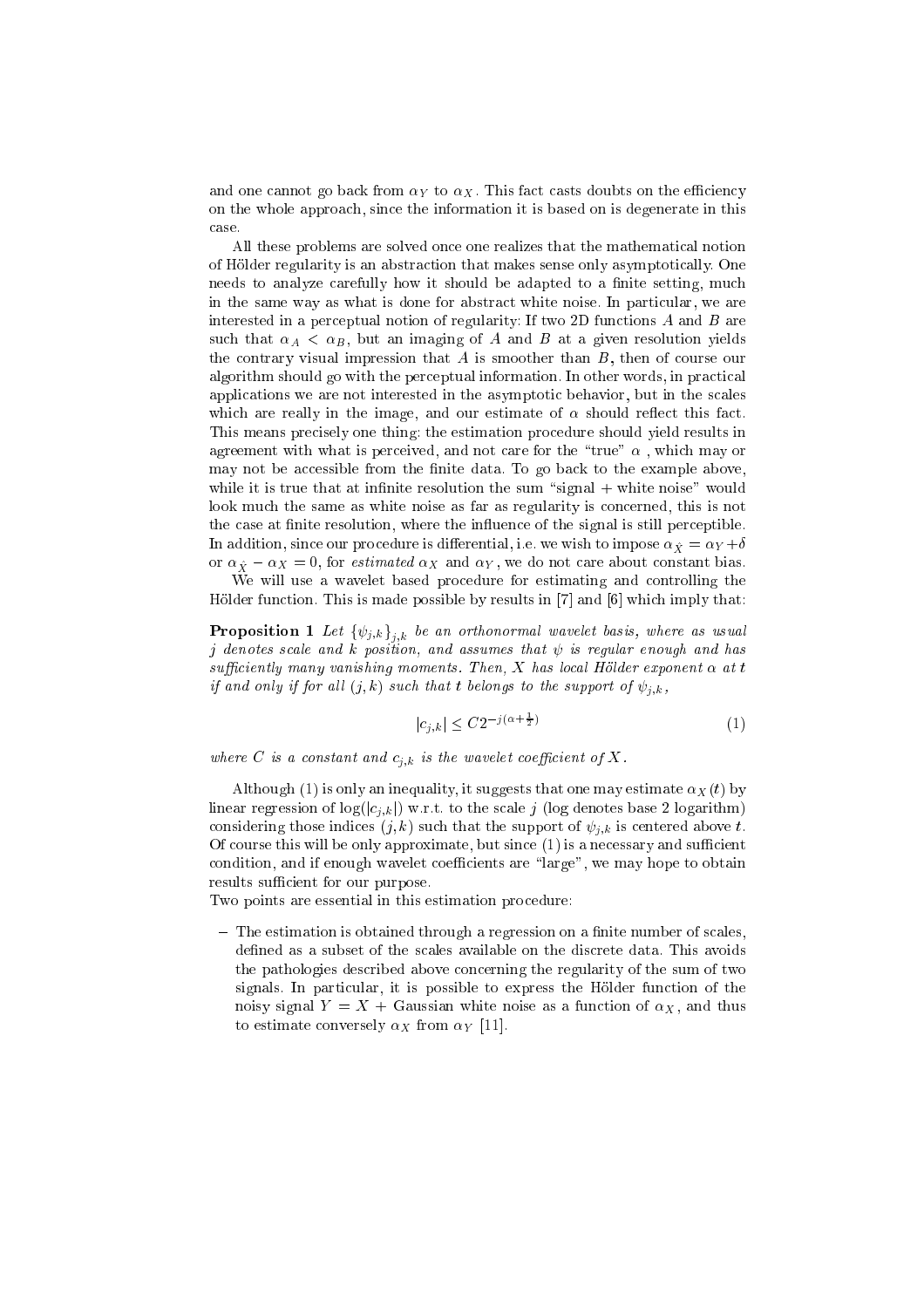{ The use of (orthonormal) wavelets allows to perform the reconstruction in a simple way: Starting from the coefficient  $(d_{j,k})$  of the observations, we shall define a procedure that modifies them to obtain coefficients  $(c_{j,k})$  that verify (1) with the desired  $\alpha$ , and then reconstruct X form the  $(c_{i,k})$ .

We may now reformulate our program as follows: For a given set of observations  $Y = (Y_1, \ldots, Y_{2^n})$  and a target Hölder function  $\alpha$ , find  $\hat{X}$  such that  $\|\hat{X} - Y\|_{L^2}$ is minimum and the regression of the logarithm of the wavelet coefficients of X above any point i w.r.t. scale is  $-(\alpha(i) + \frac{1}{2})$ . Note that we must adjust the wavelet coefficients in a global way. Indeed, each coefficient at scale  $j$  subsumes information about roughly 2nj points. Thus we cannot consider each point  $i$  sequentially and modify the wavelet coefficients above it to obtain the right regularity, because point  $i + 1$ , which shares many coefficients with i, requires different modifications. The right way to control the regularity is to write the regression contraints simultaneously for all points. This yields a system which is linear in the logarithm of the coefficients:

$$
\varDelta L = A
$$

where  $\Delta$  is a  $(2^n, 2^{n+1} - 1)$  matrix of rank  $2^n$ , and

$$
L = (\log |c_{1,1}|, \log |c_{2,1}|, \log |c_{2,2}|, \ldots \log |c_{n,2^n}|),
$$
  

$$
A = -\frac{n(n-1)(n+1)}{12} \left( \alpha(1) + \frac{1}{2}, \ldots, \alpha(2^n) + \frac{1}{2} \right)
$$

Since we use an orthonormal wavelet basis, the requirements on the  $(c_{j,k})$  may finally be written as:

minimize 
$$
\sum_{j,k} (d_{j,k} - c_{j,k})^2
$$
 subject to:  $\forall i = 1, ..., 2^n$ ,  
\n
$$
\sum_{j=1}^n s_j \log(|c_{j,E((i-1)2^{j+1-n})}|) = -M_n(\alpha(i) + \frac{1}{2})
$$
\n(2)

where  $E(x)$  denotes the integer part of x and the coefficients  $s_j = j - \frac{n+1}{2}$ ,  $M_n = \frac{n(n-1)(n+1)}{12}$  and equation (2) are deduced from the requirement that the linear regression of the wavelet coefficients of  $\hat{X}$  above position i should equal  $-(\alpha(i) + \frac{1}{2}).$ 

Finding the global solution to the above program is a dicult task ; in particular, it is not possible to find a closed form formula for the  $c_{i,k}$ . In the following, we show how this problem can be addressed with an evolutionary algorithm.

#### $\overline{4}$ 4 Evolutionary signal enhancement with EASEA

An evolutionary technique seems to be appropriate for the optimisation problem described in equation (2): a large number of variables are involved, and the function to be optimised as well as the contraint are non linear. We describe in this section an implementation based on the EASEA [13] language and compiler.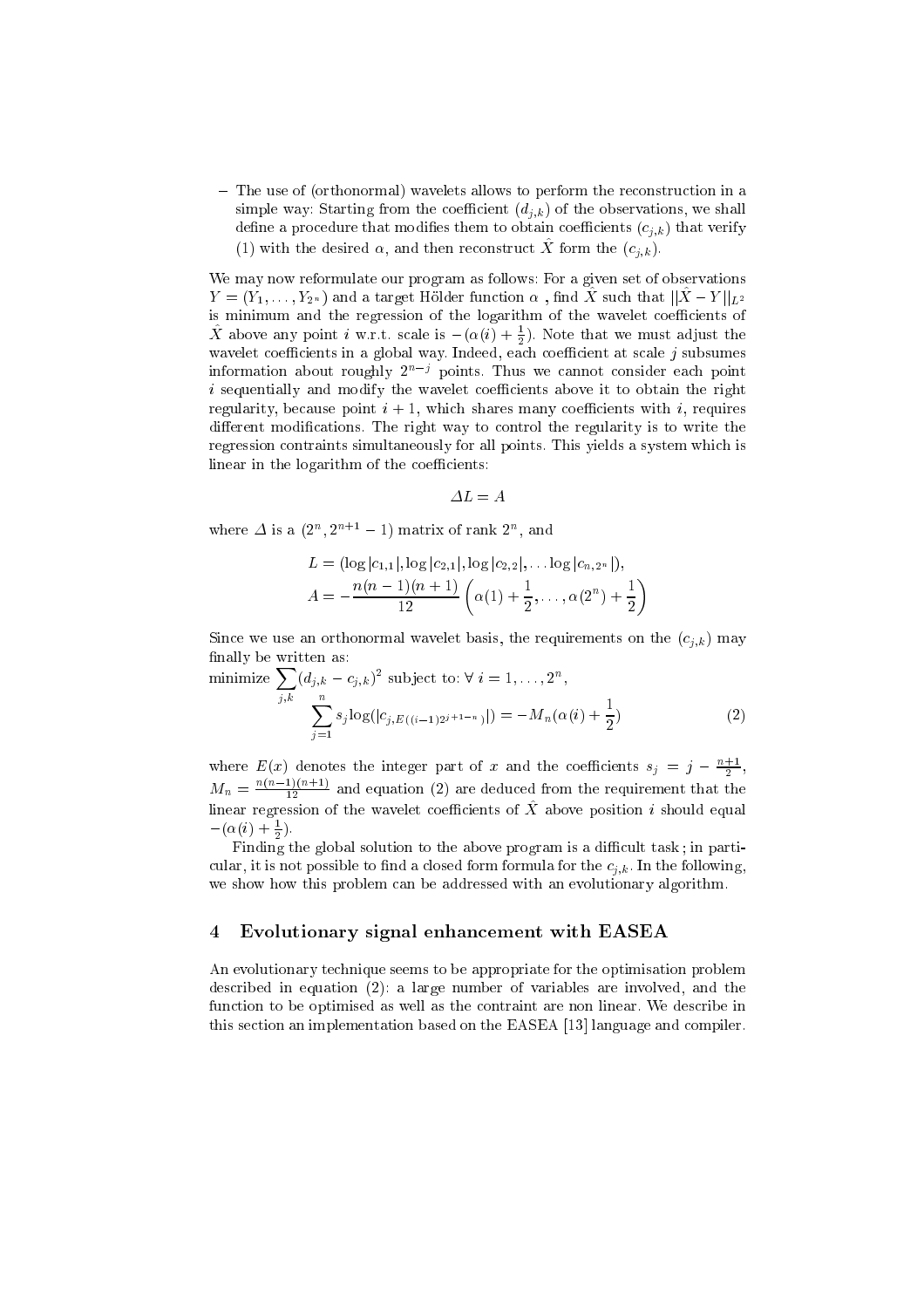EASEA (EAsy Specication of Evolutionary Algorithms) is a language dedicated to evolutionary algorithms. Its aim is to relieve the programmer of the task of learning how to use evolutionary libraries and ob ject-oriented programming by using the contents of a .ez source file written by the user.

EASEA source files only need to contain the "interesting" parts of an evolutionary language, namely the fitness function, a specification of the crossover, the mutation, the initialisation of a genome plus a set of parameters describing the run. With this information, the EASEA compiler creates a complete  $C++$  source file containing function calls to an evolutionary algorithms library (either the GALIB or EO for EASEA v0.6). Therefore, the minimum requirement necessary to write evolutionary algorithms is the capability of creating non-object-oriented functions, specific to the problem which needs to be solved.

In our case, the evolutionary optimisation involved to enhance a signal (1D or 2D) was implemented using a simple structure on which genetic operators were defined. We used GALib [4] as the underlying evolutionary library.

We describe below the implementation for 1D signals, an implementation for image denoising was also produced based on the same principle, and results for 1D and 2D data are presented in the next section.

The Haar wavelet transform has been used to produce the  $d_{j,k}$  associated to the observed signal  $Y$ . We also suppose that we know the desired Hölder exponents  $\alpha(i)$  (either  $\alpha(i) = \alpha_Y(i) + \delta$  where the  $\alpha_Y(i)$  are the Hölder exponents of Y and  $\delta$  is a user defined regularisation factor, or  $\alpha(i)$  is set a priori).

The problem is to find some multiplication factor  $u_{j,k}$  such that  $c_{j,k}$  =  $u_{j,k} * d_{j,k}, j \in [0..n-1], k \in [0..2^j-1].$  As is usual in wavelet denoising, we let unchanged the first *l* levels and seek for the remaining  $u_{j,k}$  in [0, 1]. The genome is made of the  $u_{j,k}$  coefficients, for  $j \in [l..n-1]$  and  $k \in [0..2^j-1]$ . These coefficients are encoded as a real numbers vector of size SIZE\_MAX  $=$  $2\alpha - 2$  , which can be written using EASEA syntax as :

GenomeClass { double U[SIZE\_MAX]; }

The EASEA Standard functions sections contain the specific genetic operators, namely:

- 1. The initialisation function: Each  $u_{j,k}$  coefficient is randomly set to a value in  $[0, 1]$ . Two initial solutions are also put in the initial population:  $u_{j,k} = 1$  and  $u_{j,k} = 2$  .
- 2. The crossover function: a barycentric crossover has been easily defined as follows : Let parent1 and parent2 be the two genomes out of which child1 and child2 must be generated, and let alpha be a random factor:

```
\GenomeClass::crossover:
  double alpha = (double) random(0., 1.);if (&child1) for (int i=0; i<SIZE_MAX; i++)
child1.U[i] = alpha*parent1.U[i] + (1.-alpha)*parent2.U[i];
  if (&child2) for (int i=0; i<SIZE_MAX; i++)
child2.U[i] = alpha*parent2.U[i] + (1.-alpha)*parent1.U[i];
\end
\blacksquare
```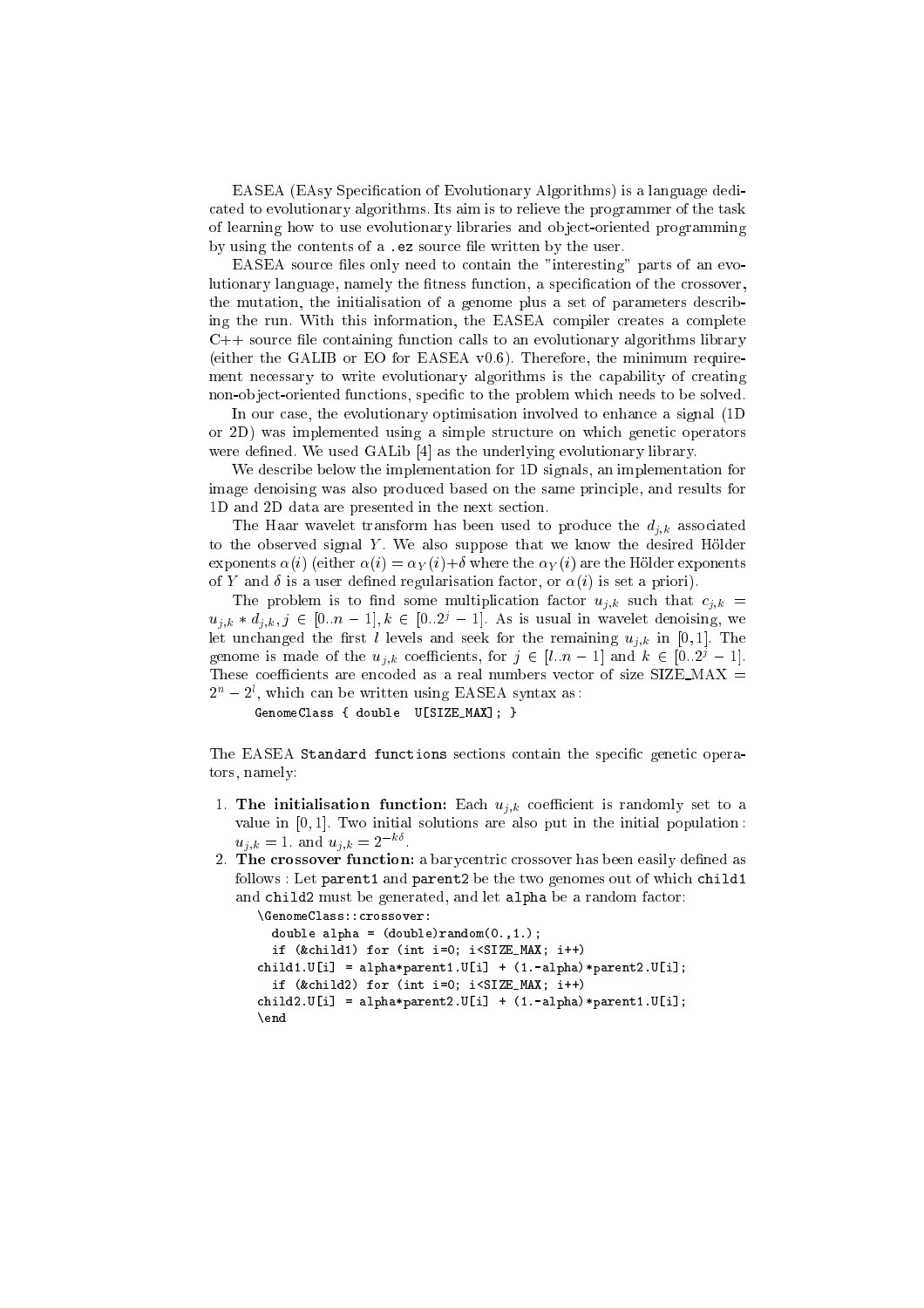3. The mutation function: Mutation is a random perturbation of radius  $SIGMA = 0.01$ , applied with probability PMut on each gene.

```
\GenomeClass::mutator: // Must return the number of mutations as an int
  int NbMut=0;
 for (int i=0; i<SIZE_MAX; i++)
if (tossCoin(PMut)){ NbMut++;
Genome.U[i]+=SIGMA*(double)random(-1.,1.);
Genome.U[i] = MIN(1., Genome.U[i]); Genome.U[i] = MAX(0., Genome.U[i]); }
  if (NbMut==0) identicalGenome=true; // saves evaluation time
  return NbMut;
\end
```
4. The evaluation function: The fitness function has two aims: minimise  $\sum((1-u_{j,k}) * c_{j,k})^2$ , making sure constraint (2) is satisfied, i.e. the Hölder exponents are the ones we want. The constraint is integrated to the fitness function using a high penalisation factor  $W$ :

$$
Fitness = \sum_{j,k} ((1 - u_{j,k}) * c_{j,k})^{2} + W * \sum_{i} |\alpha_{u}(i) - \alpha(i)|
$$

We use the GALib steady state genetic engine with replacement percentage of 60% and a selection by ranking. Crossover and mutation probabilities are fixed respectively to 0.9 and 0.001. Genome size, Population size, and number of generations are fixed for each experiment, see section 5.

# 5 Numerical Experiments

We first show results of enhancement on synthetic 1D data. The original signal is a generalised Weierstrass function [2] with  $\alpha_X(t) = t$  for all t, (i.e.  $X(t) = \sum_{n=0}^{\infty} 2^{nt} sin(2^{nt}), \quad t \in [0.1]$  which has been corrupted by white Gaussian noise. Figure 1 shows the original signal, the noisy one, and the result of the enhancement procedure. For comparison, a denoising using a classical wavelet shrinkage is also displayed. For both procedures, the parameters were set so as to obtain the best fit to the known original signal. It is seen that, for such irregular signals, the Holder regularity based enhancement yields more satisfactory results. The constraint was to find Hölder exponents that verify  $\alpha(t) = t$  for all t. Parameters of the evolutionary algorithm were as follows :

| <b>Genome Size</b>          | $ISIZE\_MAX = 496$                       |
|-----------------------------|------------------------------------------|
| Population Size             | 125                                      |
| Number of generations 50000 |                                          |
| Computation time            | [1365.96 seconds for 293506 evaluations] |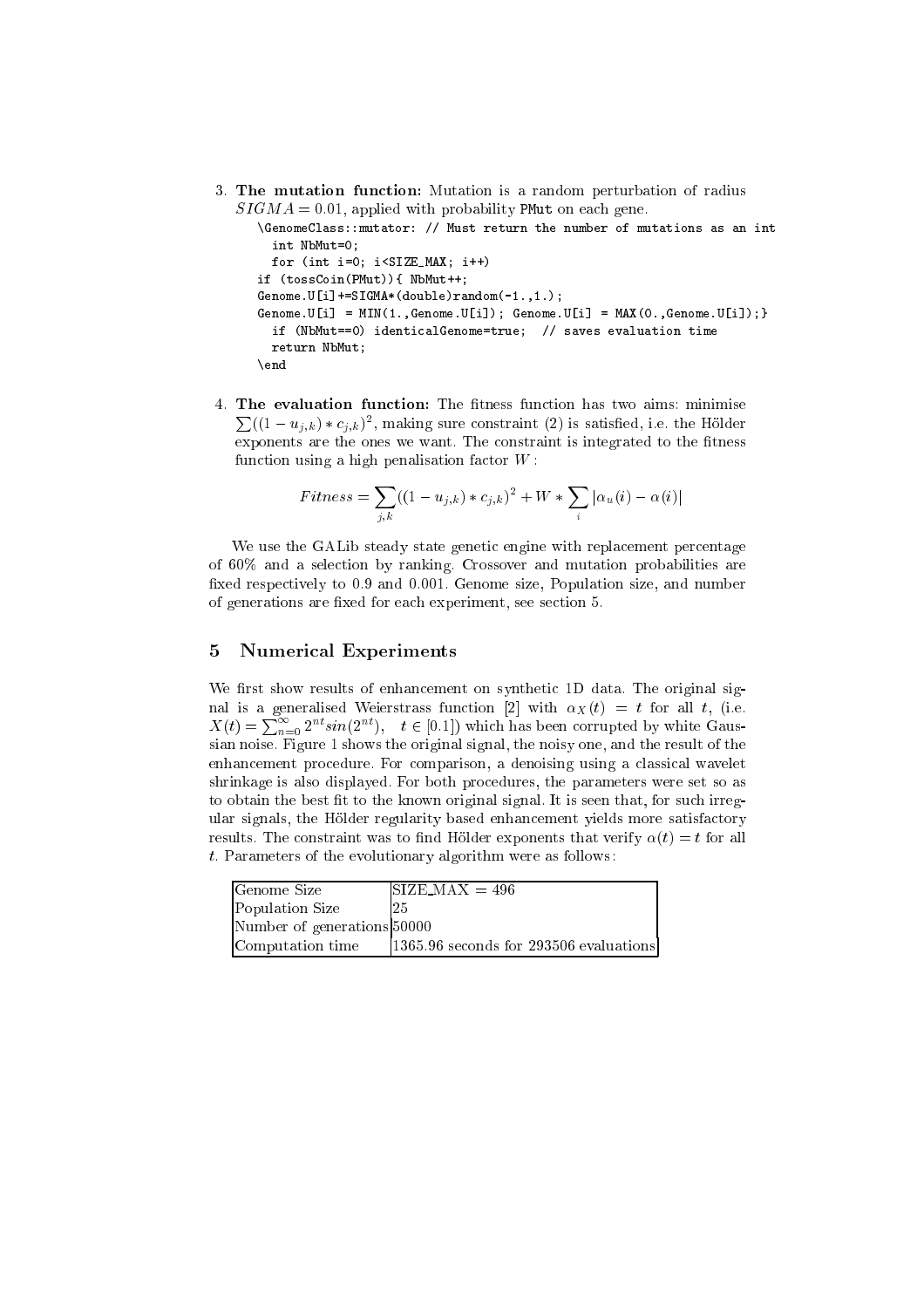

Left: Estimated Hölder exponents of the original function (left), of the function  $+$ noise (middle) and of the reconstructed function (right).

**Fig. 1.** Results on a generalised Weierstrass function  $\alpha(t) = t$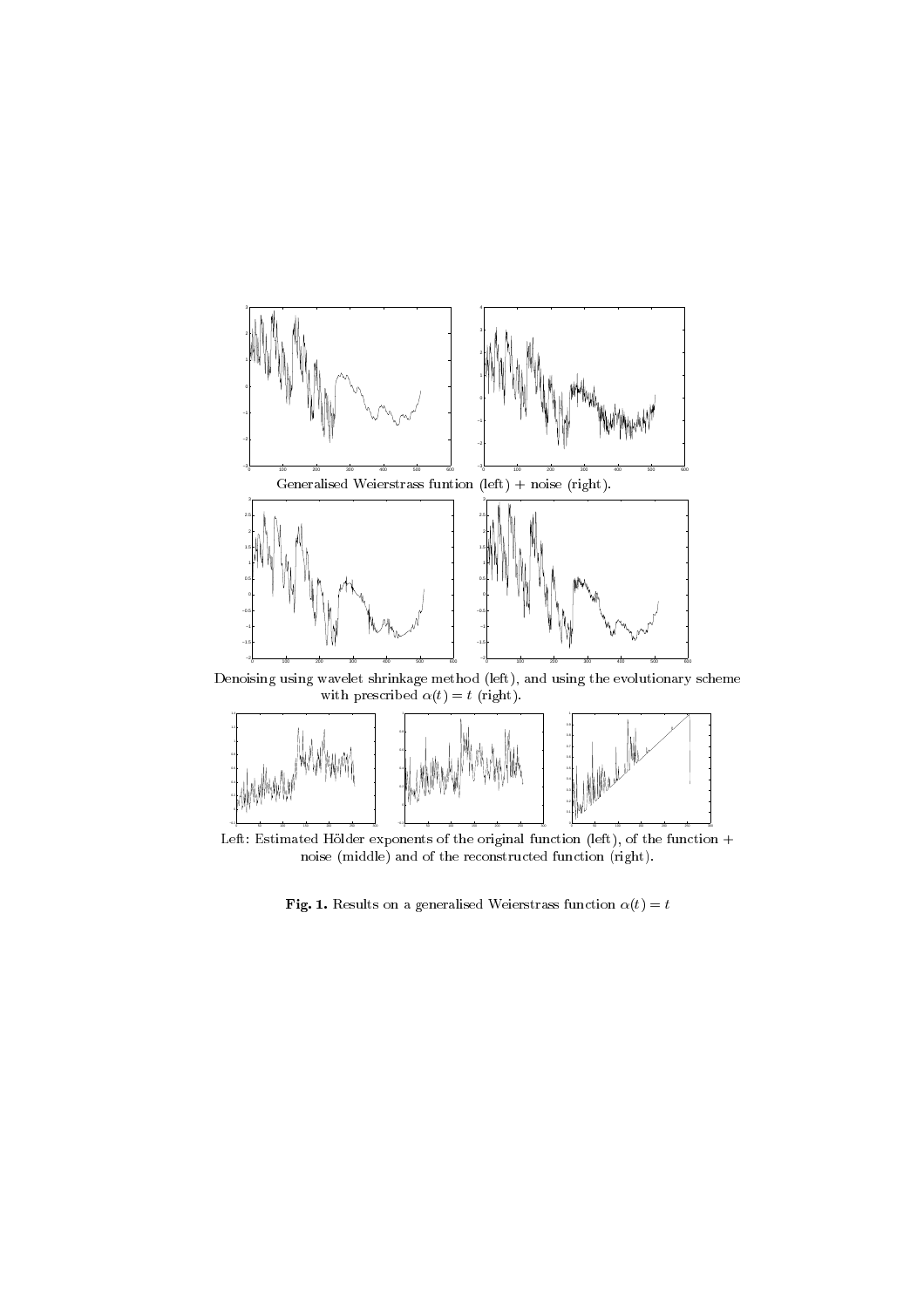Our second example deals with a synthetic aperture radar (SAR) image. A huge literature has been devoted to the difficult problem of enhancing these images, where the noise is non Gaussian, correlated and multiplicative. A fine analysis of the physics of the speckle suggests that it follows a K distribution [9]. Classical techniques specically designed for SAR image denoising include geometric filtering and Kuan filtering. Wavelet shrinkage methods have also been adapted to this case [3]. Figure 2 show an original SAR image, its denoising with the Hölder method and with soft thresholding. Notice how the river, with appears with a " $\Lambda$ " shape in the middle of the image is nicely uncovered by the regularity based enhancement. As no a priori knowledge about Hölder exponents of the signal was available, the constraint was to find Hölder exponents that verify  $\alpha_{denoised}(t) = \alpha_{original}(t) + \delta$  for all t. Parameters of the evolutionary algorithm were as follows :

| <b>Genome Size</b>                         | $\text{SIZE}\_\text{MAX} = 21845$            |
|--------------------------------------------|----------------------------------------------|
| Population Size                            | -50                                          |
| Number of generations 100                  |                                              |
| Computation time                           | $\vert$ 1702.46 seconds for 3051 evaluations |
| Regularisation factor $\delta$ 0.5 and 0.7 |                                              |



Image denoised using the Hölder regularity scheme. Left:  $\delta = 0.5$ . Right:  $\delta = 0.7$ 

Fig. 2. Experiments on a 256x256 area of a SAR image (courtesy IRD)